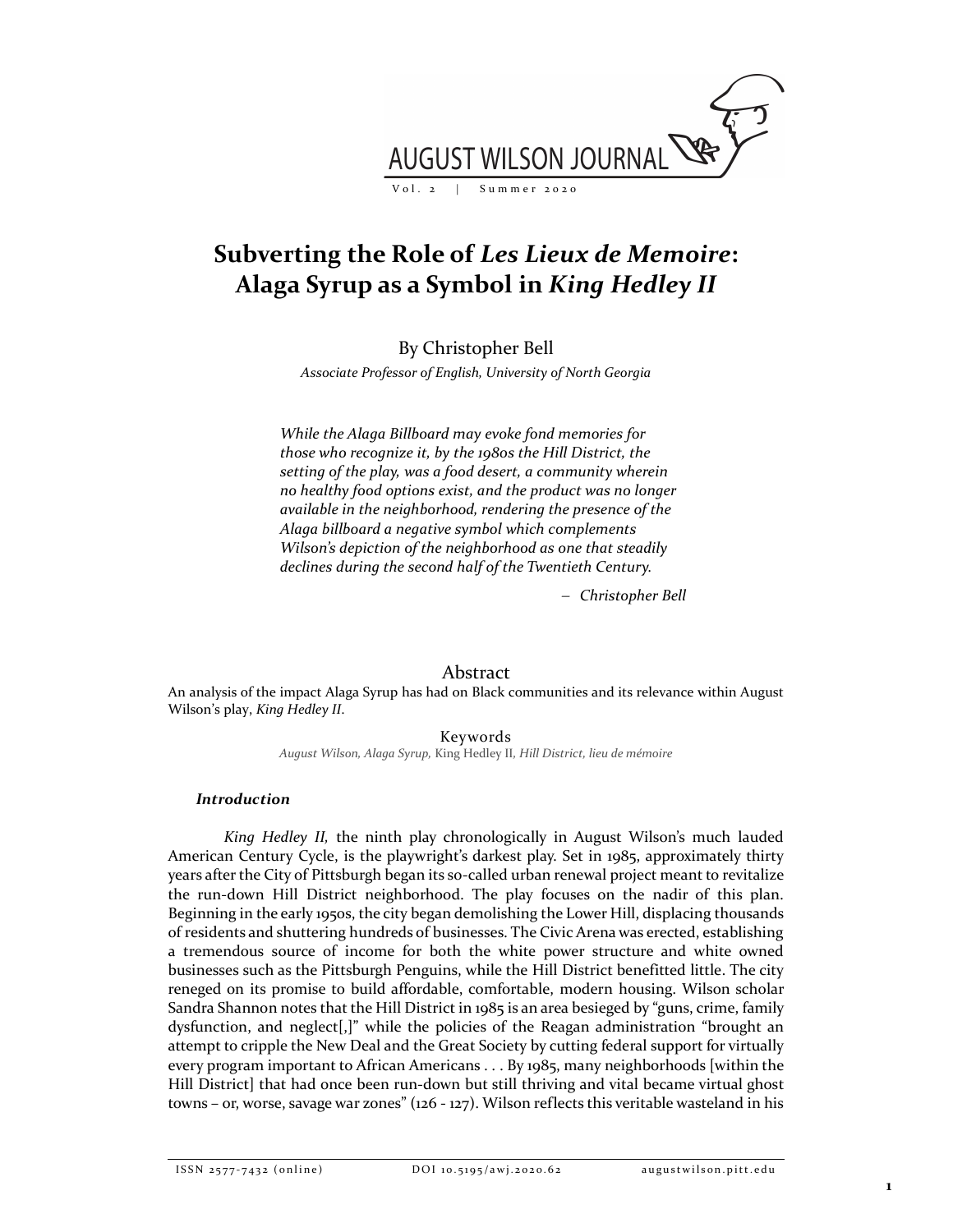#### V o l . 2 | Summer 2020

stark set description: "The setting is the backyards of three houses. One of the houses is missing" (5). In an interview, the playwright elaborated on the play's background: "Look at the sets . . . we've got a torn-down building where the guy plants some seeds and then puts barbed wire around the seeds, and everyone's walking around with 9mms under their belts. It looks like a war zone – like someone dropped a bomb there" (qtd. in Herrington 169). In closing the set description, however, Wilson adds something curious. He writes that "Buildings across the street in the front of the house are visible through the vacant lot and an old advertisement for Alaga Syrup featuring a faded portrait of Willie Mays is painted on one of the buildings" (King Hedley II  $5-6$ ). Interestingly, Mays did in fact endorse this syrup in a series of campaigns for about ten years, beginning in the mid-1950s. Wilson provokes the audience to ponder the inclusion of a billboard in the set description that would have been between twenty and thirty years old, peddling a product no longer available for purchase in the Hill by 1985, as will be shown later in this essay. Curiously, no scholarly commentary exists that addresses the billboard.

One can build a foundational understanding of the Alaga Syrup billboard by examining it as a lieu de mémoire. The French historian Pierre Nora writes that a site of memory is "where memory crystallizes and secretes itself . . . where consciousness of a break with the past is bound up with the sense that memory has been torn . . . There are . . . [only] sites of memory . . . because there are no longer . . . real environments of memory" (7). The Alaga billboard fits Nora's definition. By 1985, the Hill District that existed in the 1950s or 1960s when the billboard was erected was unrecognizable. The billboard evokes a sense of past time that is unrecognizable in the present, save the billboard itself.



Christopher Bell

Nora also notes that history is fractured, particularly for communities

like the marginalized African Americans Wilson writes about. Nora writes, "[A] process of interior decolonization has affected ethnic minorities, families, and groups that until now have possessed reserves of memory but little or no historical capital" (7). For Black Americans, particularly the impoverished ones cut off from mainstream society, this is particularly true. As Wilson himself told Christopher Bigsby, "These kids today . . . don't even know about [their ancestors]. They know nothing about that part of their lives and their connection to it . . . The connection is broken" (212). The playwright, however, does not blame the younger generation, but asserts they (and all Blacks) are victims of history. To remedy this, he seeks to rewrite history, telling David Savran in an interview that "the history of Blacks in America has not been written by Blacks . . . [and] if we're [African Americans] going to be pointed toward a future, we must know our past"  $(z_7)$ . Wilson seeks to provide the "historical capital" missing from the Black community in his drama in order to compel the "reaction, progress, or . . . revolution" Nora mentions (7). On the surface, the Alaga billboard, with its evocation of the past, fits this mission.

Furthermore, preserving history, offering an understanding of how institutional racism crippled the Hill District in particular, lies at the heart of King Hedley II, although it should be noted that Wilson does not completely exonerate African Americans from the dissolution of the Black community in this play. Indeed, Harry Elam notes that the Hill District in 1985 is devastated by "systematic abandonment, internalized oppression, and self-destructive violence" (69). The Hill District of his youth that Wilson often so fondly appears unrecognizable. In the play's prologue Stool Pigeon says, "Times ain't nothing like they used to be. Everything done got broke up. Pieces flying everywhere. Look like it's gonna be broke up some more before it get whole again" (Wilson, King Hedley II 7). The Hill District's "spiritual and practical truthsayer" (5) attempts to heal the fractures he sees by hoarding so many newspapers his neighbor Ruby labels his house a "firetrap" (27). He tells Ruby's son King and his friend Mister that he keeps them so "I know what went on. I ain't saying what goes on . . . what went on. You got to know that. How you gonna get on the other side of the valley if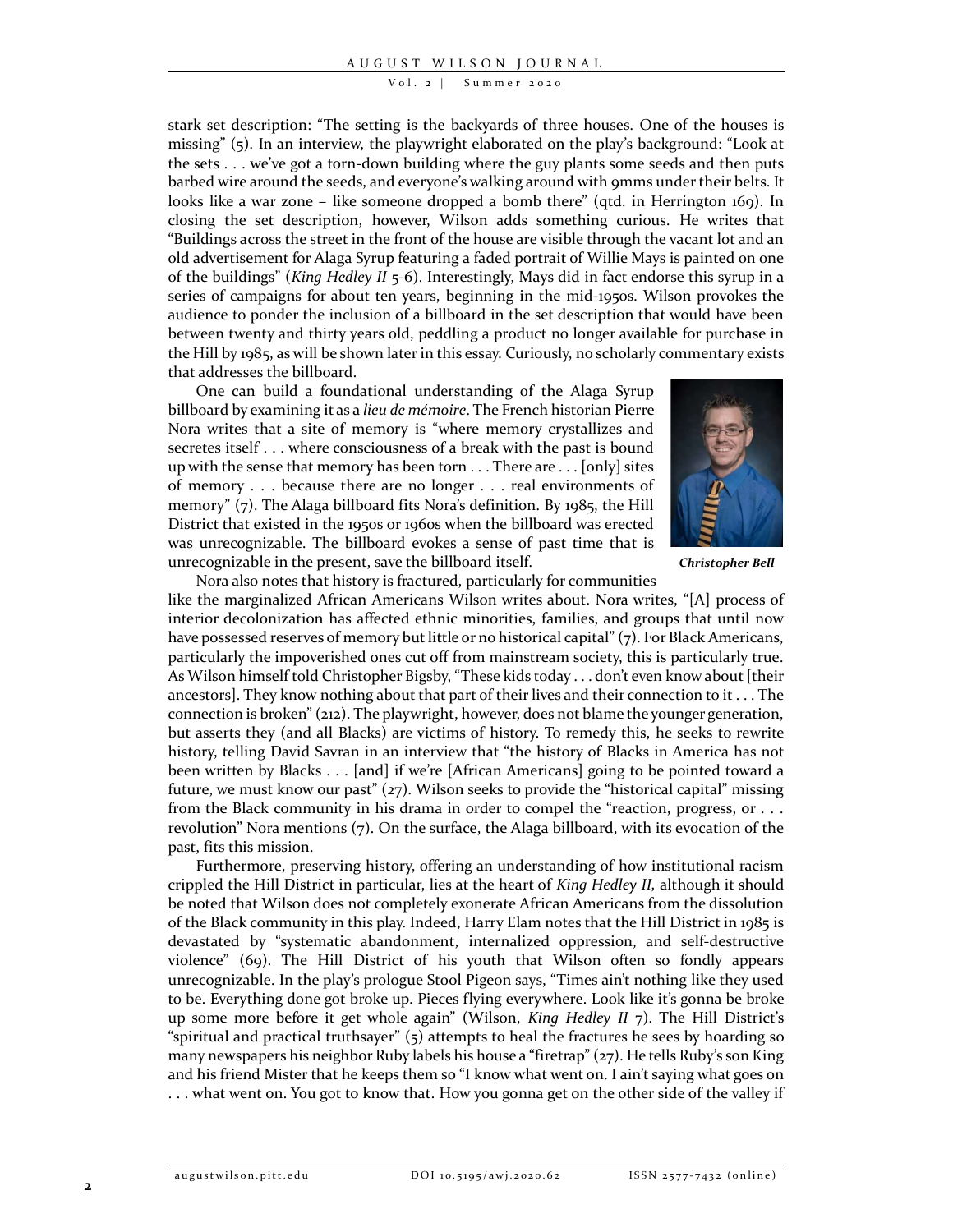you don't know that? You can't guess on that . . . you got to know" (Wilson 27). Stool Pigeon's declaration echoes Nora's theory of the importance of preserving history for minorities because doing so allows these communities to own a sense of their own history, rather than have it articulated by the majority. But what of Alaga Syrup? What of this curious billboard– this "artifact" of history–Wilson so deliberately inserts on the stage?

Briefly, a further understanding of les lieux de mémoire and their role in Wilson's plays is informative. Although sites of memory are commonly discussed in multicultural texts, surprisingly little in-depth commentary exists in Wilson scholarship. The most important interpretations are found in Elam's seminal study The Past as Present in the Drama of August Wilson. For Elam, most sites of memory in Wilson's drama offer warm remembrances and moments of redemption for the characters, which, again, is Nora's claim about their function. For example, the scholar notes that when characters in Seven Guitars perform the Jump Back dance to celebrate Joe Louis's successful heavyweight title defense against Billy Conn, the moment "recalls with nostalgia a time in the forties when swing dancing and the Jump Back were the vogue" (22). Furthermore, when the male characters in The Piano Lesson sing the blues song "'Ol Berta," they reenact a performance whose meaning acts as a memory "practically enabling survival [on the] notorious Parchman work farm," the prison where the men learned the song  $(29)$ . A similar moment occurs in *Fences* when Cory and Raynell sing a blues song originally passed down by their grandfather. Elam notes "within this interlude of song the past makes an indelible impact on the present, as memory and history congeal in this [site of memory] on the Maxson steps. The song is material, symbolic, and functional, as shared benediction for Troy but also a catalyst for reconsideration, reconciliation, and renewal" (53). Finally, Elam argues that Aunt Ester, Wilson's nearly four-hundred-year-old embodiment of African American tradition, "[b]orn with the arrival of Africans in America . . . is the actual site of African American legacy, a living *lieu de mémoire.* . . History and memory congeal in her body . . . [The name] 'Aunt Ester' is in fact the 'ancestor,' the connection to the African American past, that is both personal and collective, both material and metaphysical"  $(185)$ . With the exception of *Seven Guitars*, a play with a rather ambivalent ending, all of these les lieux de mémoire Elam notes complement the general tone of optimism found at the end of the plays mentioned.

This optimism is not present in *King Hedley II*. Aunt Ester dies in this play, in part because the Black community turns its back on her. Even before her death, Stool Pigeon says, "the path to her house is all grown over with weeds, you can't hardly find the door no more" (8). The entirety of his opening monologue leaves little room for the kind of warmth and nostalgia that appears in the form of les lieux de mémoire in some of the American Century Cycle plays that precede King Hedley II. At first glance, incidentally, the Alaga Syrup billboard appears to meet this pattern of memory as a balm for afflicted communities, especially for those individuals who remember the product and the cultural icon, Willie Mays, who endorsed it. However, a careful examination of the company's advertising practices throughout the twentieth century reveals how it invoked the past as a way of combating a perpetually turbulent present, regardless of the actual time period or target audience. This creates a false sense of nostalgia in regard to Alaga Syrup. Therefore, instead of portraying Alaga Syrup as the kind of lieu de mémoire that invokes warmth and nostalgia, Wilson subverts this traditional role of a site of memory, as the Alaga billboard complements the sense of tragedy that defines the play, and, ultimately, stands as a symbol of the slow decline of the Hill District that Wilson depicts in the plays of the American Century Cycle that take place during the second half of the twentieth century.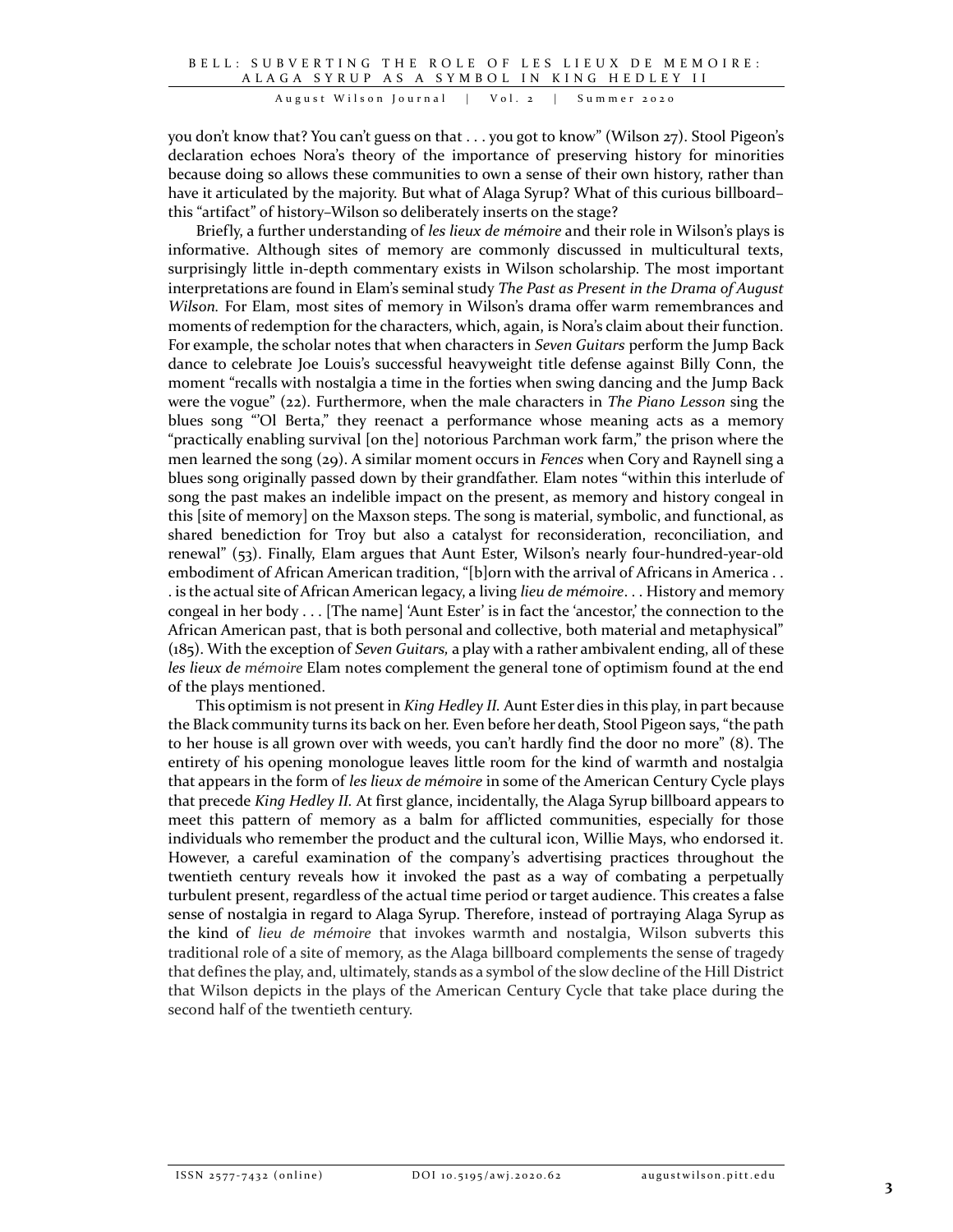$Vol. 2$  | Summer 2020

### A Brief History of Alaga Syrup's Advertising

Founded in 1906, the Alabama-Georgia-Syrup Company's signature product became Alaga Syrup. The company was white owned. The name "Alaga" is a portmanteau Alabama and Georgia (Alaga Syrup). Throughout the twentieth century, the Alabama-Georgia-Syrup Company worked meticulously to brand itself as the kind of product that evokes warmth, family, and community, as well as being a harbinger of a past that was a better, simpler time for everyone that can be revisited simply by buying and consuming the product. This nostalgia-themed advertising was central to the company from the beginning, even before it began marketing consciously to Black communities throughout the United States. For instance, two years after the company's founding, an advertisement in the Pensacola Journal from December 15, 1908, notes the syrup achieves its flavor using "the old fashioned kettle process," and features a drawing of an antebellum era mammy serving pancakes and syrup to a white family (see Fig. 1).

#### FIGURE 1



Fig. 1: "Alaga Syrup is a Tissue Builder."

A second ad in the Pensacola Journal on December 19, 1908, features another antebellum mammy tending a kettle of syrup with the copy "The Old Way is the Best Way," claiming all the syrup is manufactured in such a pot and stirred by hand (see Fig. 2).

#### FIGURE 2



Fig. 2: "The Old Way is the Best Way."

Finally, a third advertisement, also found in the Pensacola Journal from April 3, 1909, eliminates the mammy but asserts that the syrup is "made honestly by the old 'befoh de wah' process" (see Fig. 3).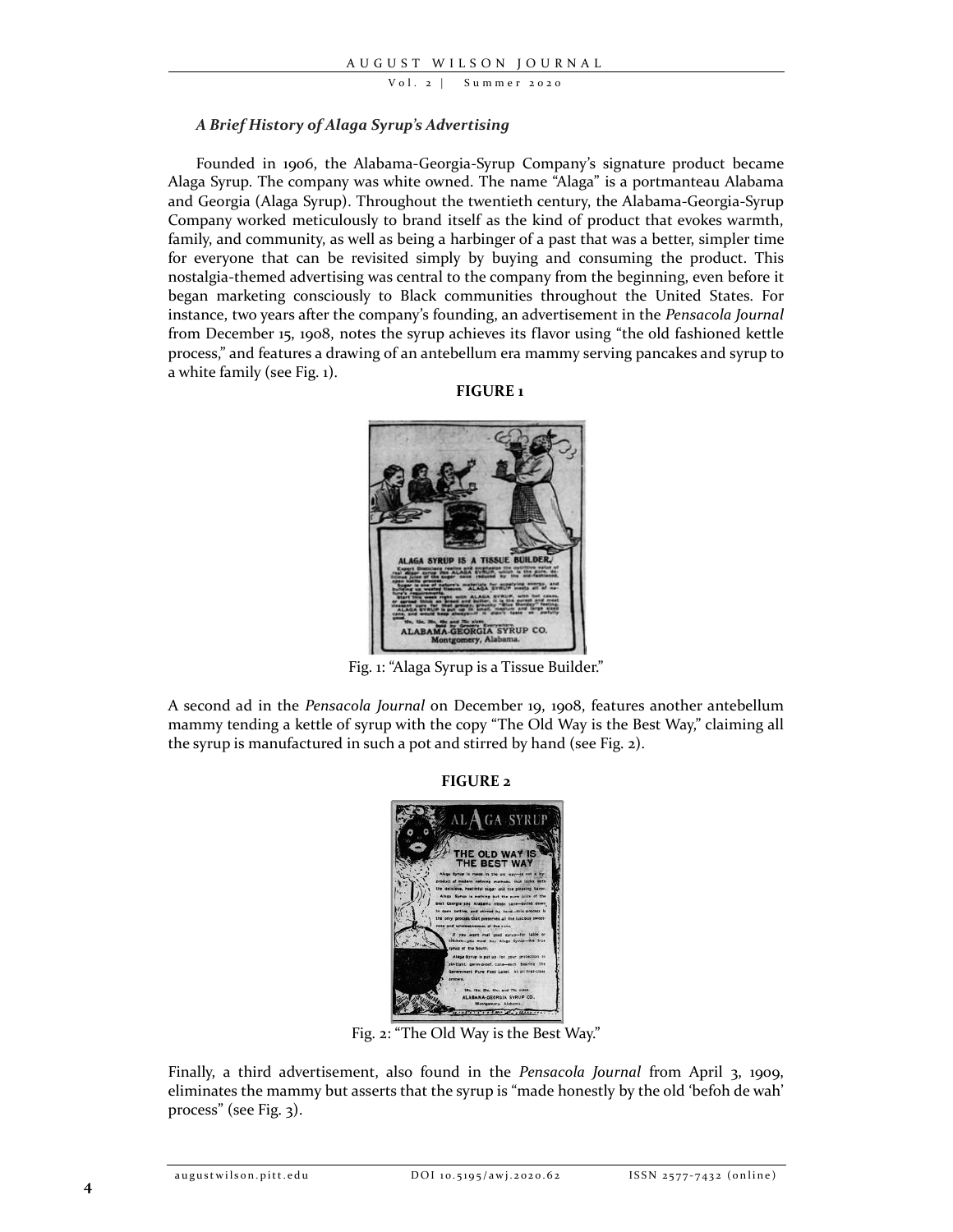## FIGURE 3



Fig. 3: "The Sign Language of Childhood which Means Alaga Syrup Breakfast Enjoyment."

Collectively, these advertisements show that, from its inception, the Alabama-Georgia-Syrup Company appealed to its consumers sense of nostalgia, seeking to have its products be associated with its consumers' memories, however intangible. Of course, such intangibility is irrelevant. The syrup itself provides the memory.

What, if any, effect these early advertisements had on Black communities in the South cannot be determined. But in continuing to trace the history of Alaga advertising, one sees that the company had gravitated toward the Black community with a certain vigor by the 1920s. In order to ascertain Alaga Syrup's presence in the Hill District, one may start with the archives of The Pittsburgh Courier, the city's Black newspaper. A search for "Alaga Syrup" within these archives results in 119 hits. By contrast, the same search in the Pittsburgh Post-Gazette, the most widely distributed newspaper throughout the city, proffers no results. This suggests that Alaga Syrup exclusively targeted a Black clientele in Pittsburgh. Specifically, the archives reveal that Alaga Syrup advertised in the Courier intermittently between 1924 and 1933, including print commercials, promotions for the "Alaga Cane Syrup Radio Hour" broadcast from the fifty thousand-kilowatt radio station WLW in Cincinnati, and coupons. As with the advertisements in the Pensacola Journal noted above, the copy in the Pittsburgh Courier illustrates the company attempted to capitalize on the nostalgia for their homes transplanted Southern Blacks most certainly felt when they arrived in Pittsburgh in droves during the Great Migration North of the early twentieth century. The earliest ad found in The Pittsburgh Courier archives, printed in 1924, features the copy "It's the South's finest syrup sweet and delicious" (see Fig. 4).





Fig. 4: "It's the South's finest syrup – sweet and delicious. The Pittsburgh Courier.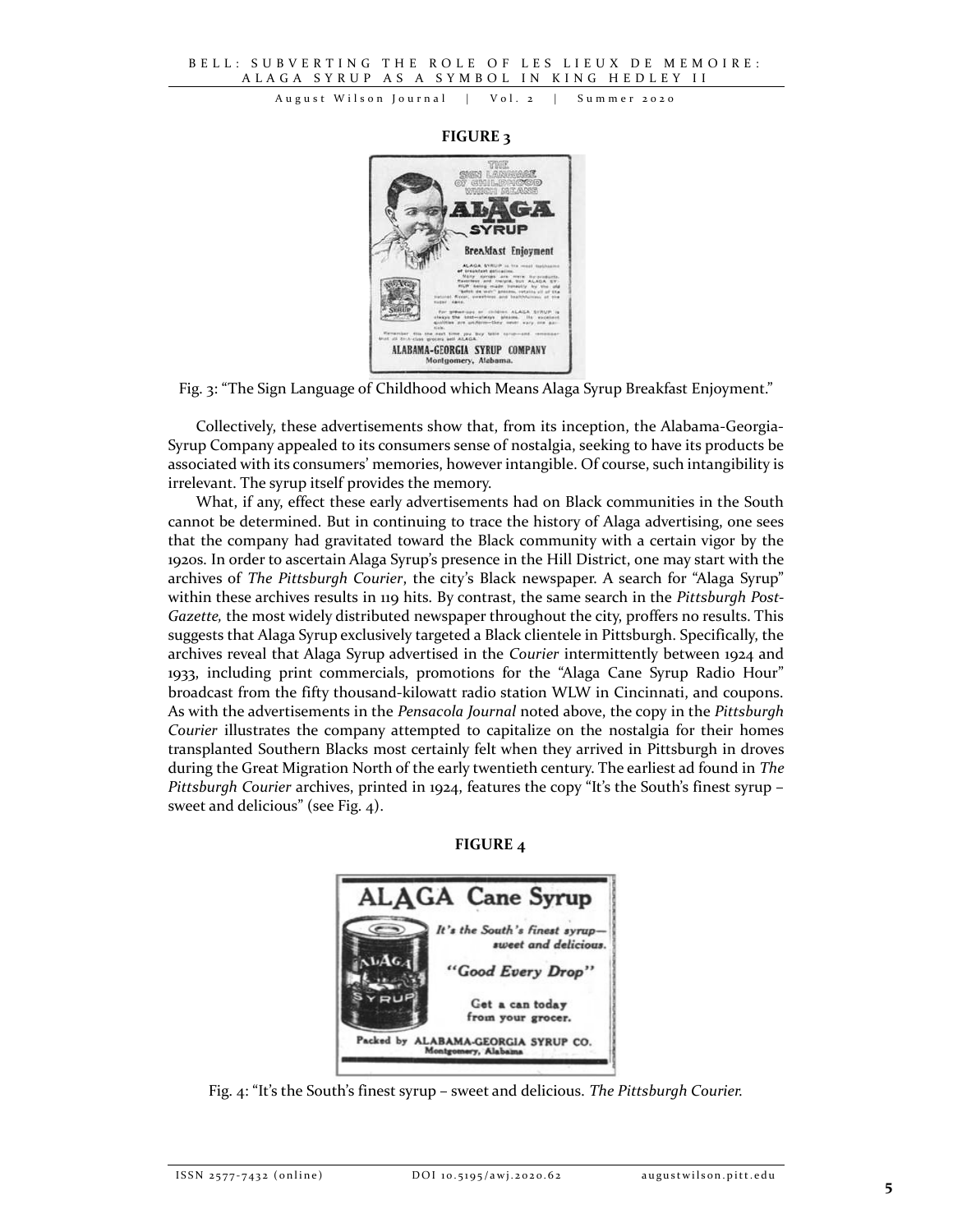#### V o l . 2 | Summer 2020

Another advertisement published four years later proclaimed it "a Southern favorite for years" and encouraged its target audience to "Buy a can today . . . and enjoy an old-time breakfast of hot cakes and Alaga syrup" (see Fig. 5).

FIGURE 5



Fig. 5: "Good Every Drop." The Pittsburgh Courier

Yet another advertisement that appeared in the Courier in 1930 reads "Alaga Syrup comes from 'Way Down South in Dixie' where the warm sunshine brings the Georgia Cane to juicy and delicious ripeness...The tempting and satisfying cane flavor has made it a favorite with Southern people for over twenty years" (see Fig. 6).

FIGURE 6



Fig. 6: "Good Every Drop." The Pittsburgh Courier

Finally, in 1931, the most overt appeal to nostalgia appears: "Folks who have lived in the South never forget the delicious taste of Georgia Cane[,]" which has been "a Southern favorite for over twenty years" (see Fig. 7).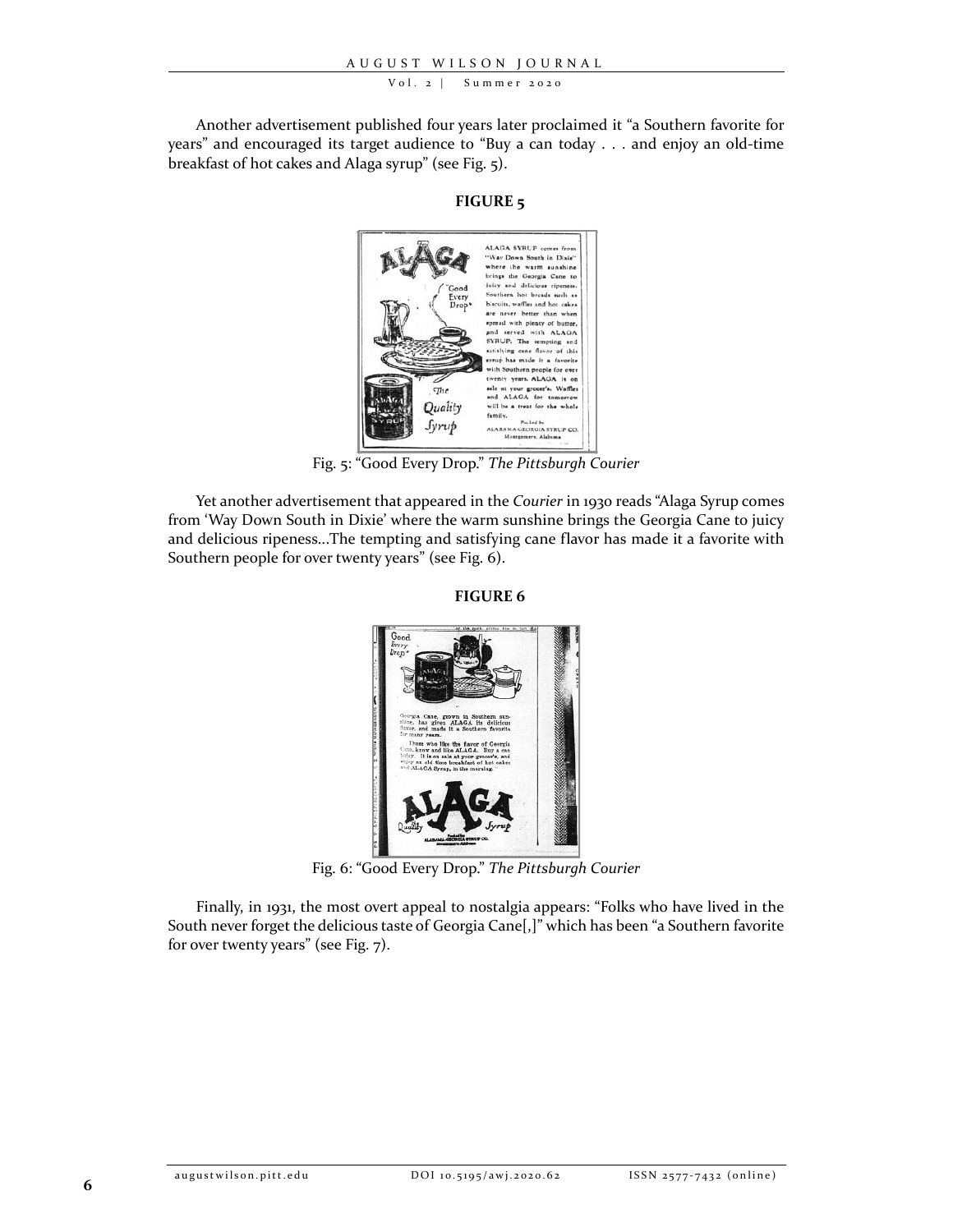#### FIGURE 7



Fig. 7: "from Georgia Cane comes Alaga Syrup." The Pittsburgh Courier.

Again, although its target audience changed (there were no more mammies in the Pittsburgh Courier ads after all) the Alabama-Georgia-Syrup Company peddled itself as a harbinger of warmth and nostalgia for a nearly thirty year period, solidifying the company as a vessel of sorts to transport its consumers back to a happier past without having to actually leave the kitchen. Although advertisements for Alaga Syrup do not appear in The Pittsburgh Courier archives after the 1930s, the company continued marketing to the Black community. Deborah Jean Warner notes, "Following World War II . . . the Alabama- Georgia Company acknowledged that 'Negroes' were their best customers" (129). Advertisements for the syrup ran in Black newspapers such as the Chicago Defender and the New York based Amsterdam News. In the 1950s and 1960s, superstar baseball players Hank Aaron and Willie Mays appeared in many advertisements for Alaga Syrup, including ones for Ebony magazine, starting in 1955. These ads ran monthly for many years (248). The Willie Mays advertisement Wilson probably had in mind for *King Hedley II* appeared around this time (see Fig. 8).

## FIGURE 8



Fig. 8: "Willie Mays Says: 'Say hey! Love that Alaga real ribbon Cane flavor."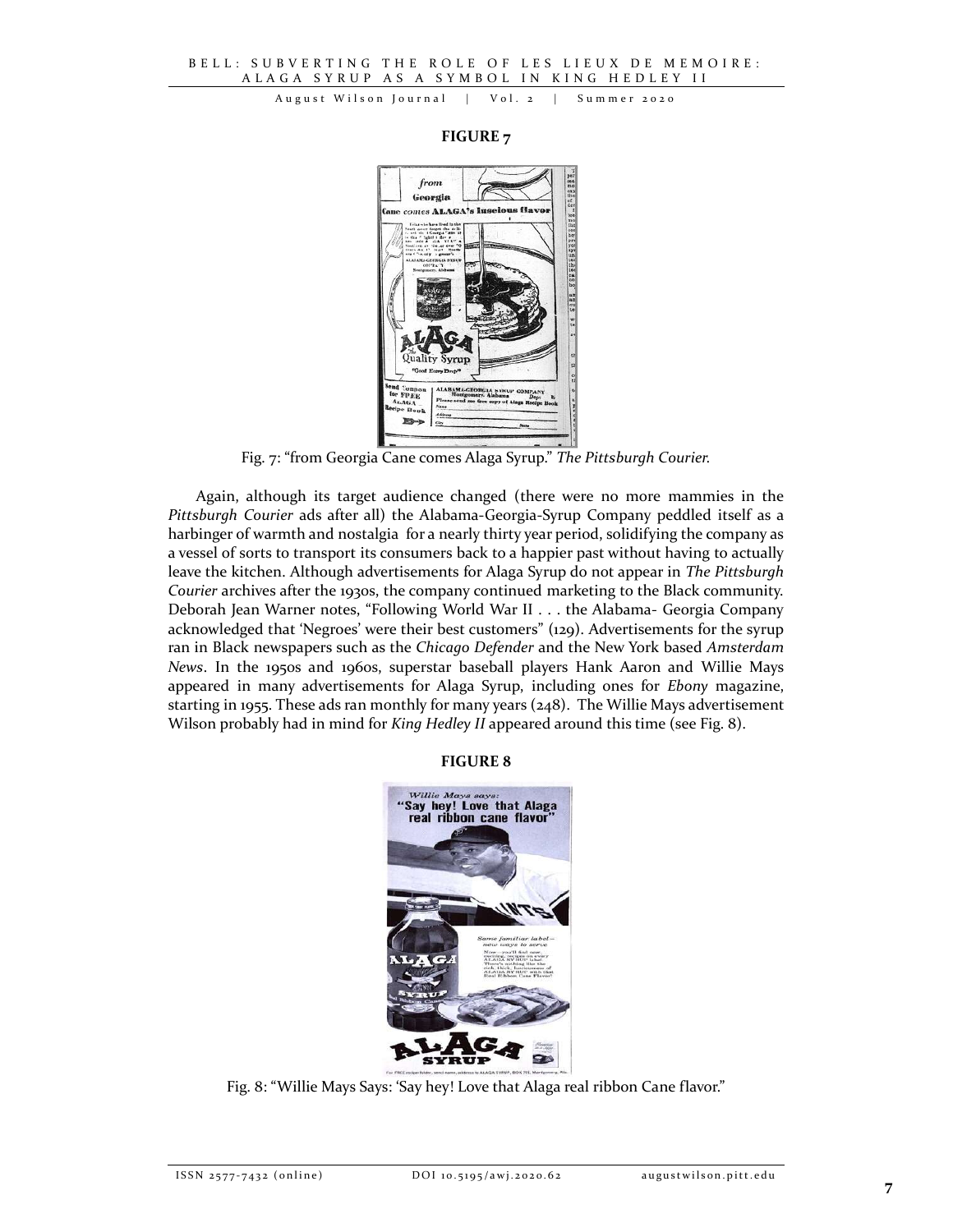V o l . 2 | Summer 2020

All of these ads show that the Alabama-Georgia-Syrup Company continued its practice of appealing to nostalgia during these years. For instance, both the Hank Aaron and Willie Mays ads featured the copy, "Hank Aaron says, 'I was raised on Alaga Syrup,'" and Willie Mays says, 'I was raised on Alaga Syrup.'"

#### Impact on the Black Community

Another key to understanding Alaga Syrup as a lieu de mémoire is to recognize the impact it had on the Black community. The Syrup is mentioned in African American fiction, nonfiction, and in general history studies. For instance, Edna Stewart's legendary soul food diner on Chicago's West Side "was a gathering place for civil rights activists who spent fifteen cents for a plate of corn bread drenched with the syrup" (Warner 129). In 1971, the Chicago Tribune featured an article about a Black family living in the traditionally white Oak Park neighborhood who found its neighbors accommodating but lamented that Alaga could not be found on the shelves of that community's grocery stores (129). Furthermore, in Toni Morrison's The Bluest Eye, narrator Claudia McTeer notes that her mother's loving ministrations when she is sick as a child are "Thick and dark as Alaga syrup" (12). The poet Carmen Gillespie writes fondly of Alaga, noting "I can remember my grandmother always had a bottle of it in her pantry . . . its dark color and its viscosity never failed to hold my attention" (10). Also, in a special tribute to jazz singer Diane Reeves published in the St. Louis Dispatch, Yanick Lamb Rice celebrates how the vocalist "Through song, constantly reminds [African Americans] to cherish our history and to draw strength from the roots of our family trees," noting that "her concerts feel like church when she riffs about those hugs and kisses, Alaga syrup and biscuits, paper bag curlers, and Vaseline-shined shoes"  $(471)$ . These sources illustrate how ingrained the company became within the African American community, particularly those who came of age in the immediate Post-World War II era. They also show how successful the Alabama-Georgia-Syrup Company marketing practices were. The nostalgia the brand made central to its advertisements seamlessly ingrained itself in the memories its consumers had of the product long after its availability in most Black communities disappeared.

#### Alaga Syrup Today

By the mid-1970s Alaga Syrup was no longer the primary source of profit for the Alabama-Georgia-Syrup Company, nor was it still marketed specifically to Black communities. At some point, the company was folded into the larger Whitfield Foods company, which made its foray into the co-packing business, eventually securing contracts with Ocean Spray, Minute Maid, Nestle, Campbell's Soup, and Pepsico. Today, Alaga is still available, but "both the original syrup and other varieties account for just a fraction of the business" (Azok). However, the company still markets the syrup nostalgically. The current website for Alaga Syrup revels in the company's beginnings, featuring the following copy: "100 years ago, ALAGA Syrup Company found the secret formula for the 'Sweetness of the South' when the original cane syrup recipe was created in 1906. ALAGA syrup was born out of love, and the 'feeling of family' when a Georgia boy met and married an Alabama girl" ("Alaga Syrup"). The website proudly displays its history of celebrity spokespersons such as Clark Gable, General Jimmy Doolittle, Nat King Cole, Scott and Zelda Fitzgerald, Ernest Hemingway, Hank and Audrey Williams, Hank Aaron, Paul "Bear" Bryant, and Shug Jordan. Willie Mays appears to be the celebrity the company is most proud of being associated with, as two ads featuring him are the only ones reproduced on the website. The pre-World War I ads from the Pensacola Journal featuring mammies are not mentioned.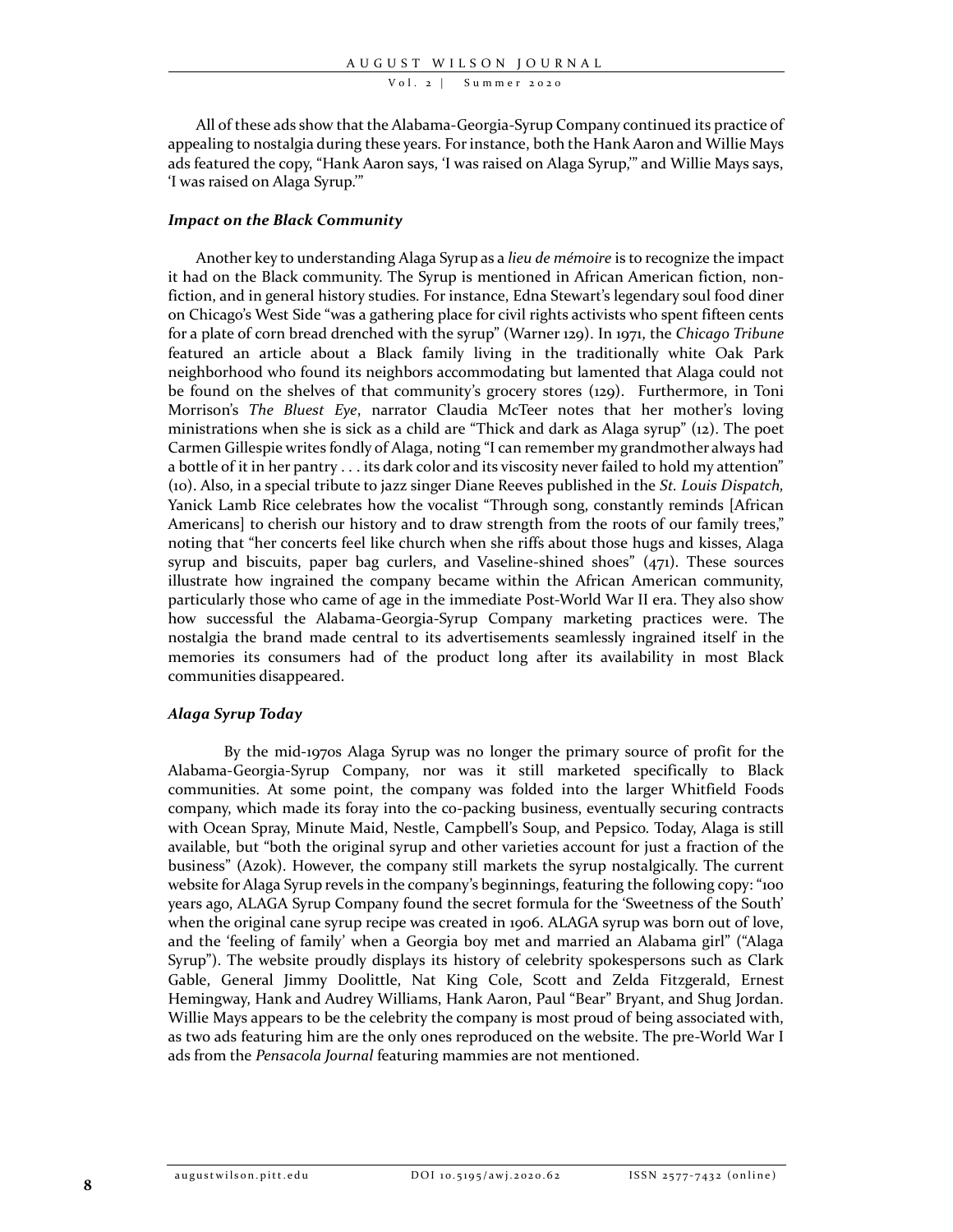## A Reading of King Hedley II

Armed with this history, we can examine the Alaga billboard within the context of King Hedley II. As noted, audience members who recognize the company, the billboard, or both, probably have fond remembrances of the syrup. And, as Elam notes, such is the function of sites of memory in Wilson's plays. One is tempted to see the Alaga billboard in a similar fashion. After all, Alaga is a food product, and, as Psyche Williams-Forson points out, "Food not only celebrates belonging, but in Black communities it represents resourcefulness and ingenuity, even as it nourishes, fulfills, and sustains" (129). But the Alaga billboard is hollow. The product was unavailable in the Hill by 1985, a time in which the neighborhood was considered a "food desert," a condition in which the residents of an area do not have access to affordable, healthy food choices. The age of the billboard, no less than twenty years old, enhances the sense of abandonment and lack of opportunity in the Hill in 1985, which Wilson prominently depicts in the play. King, the titular character, finds only one legitimate means of employment, working for a local contractor named Hop, who tears down blighted buildings when the city approves his contracts. Unfortunately for King, Hop has to fight the city to honor these contracts. In the meantime, he and his friend Mister sell refrigerators stolen by an unnamed third party, squirreling away money in hopes of opening a video store specializing in kung fu movies. Later, the two rob a jewelry store, hoping to inject more capital into their business plan.

 Interestingly, the conditions King faces are the result of years of institutionalized racism, which Wilson depicts in the plays that comprise the second half of the American Century Cycle. The Alaga billboard can be imagined as a central symbol of this time period. As noted earlier, in the 1950s the city of Pittsburgh enacted a plan that led to the destruction of the Lower Hill district, which displaced thousands of residents and shuttered hundreds of businesses. The city never followed through on its promise to rebuild the area it declared blighted, the effects of which become central to Wilson's chronicle of the Hill, beginning with Fences, set in 1957, and continuing through to the end of the cycle. In fact, one can imagine the Alaga Syrup billboard already in place by the late 1950s. After all, Willie Mays was endorsing the product by this time. A direct connection can be made between *Fences* and King Hedley II. In the former, Troy argues with his wife, Rose, about shopping at Bella's instead of the A&P. Bella's was an independent grocery store, formally Siger's Grocery (named after its owner, Bella Siger), that operated at 1727 Bedford Avenue for decades. This is the actual location of the setting for King Hedley II. In Seven Guitars, a companion play of King Hedley II set in 1948, Louise reminds Hedley (King's namesake) his rent is due, declaring, "You pay me tomorrow, you know how Bella is about her money" (Wilson, Seven Guitars 22). Later Louise trips over the back stairs and says "Bella need to fix these steps. She been saying that for the longest time" (93). Bella Siger rented apartments out of the back of grocery store, one, in fact, to Wilson's family for nearly two decades. Fast forward to King Hedley II in 1985 and readers learn that King was raised by "Mama Louise," who dies off stage shortly before the play begins. Elam offers a bleak connection between the two plays: "The lively backyard of some forty years earlier in Seven Guitars is now in a state of fragmented ruin" (69). Therefore, King, born in 1949, has lived in the shadow of the Alaga Billboard nearly all his life, watching his neighborhood decay while the advertisement stubbornly remains in place.

The connections between the different Wilson dramas are deeper than geographical curiosities. One can trace the decay of the Hill with the Alaga Billboard at the center of the discussion, if one imagines the advertisement existing within the context of the plays that take place between 1957 and 1985. As noted, in *Fences* Troy and Rose argue about shopping at Bella's. For Rose, the value of shopping at the A&P is purely economic: groceries there are cheaper. For Troy, the sense of community he feels at Bella's is more important. He says to Rose, "The A&P ain't never done nothing for me. I spends my money where I'm treated right. I go down to Bella, say, 'I need a loaf of bread, I'll pay you Friday.' She give it to me. What sense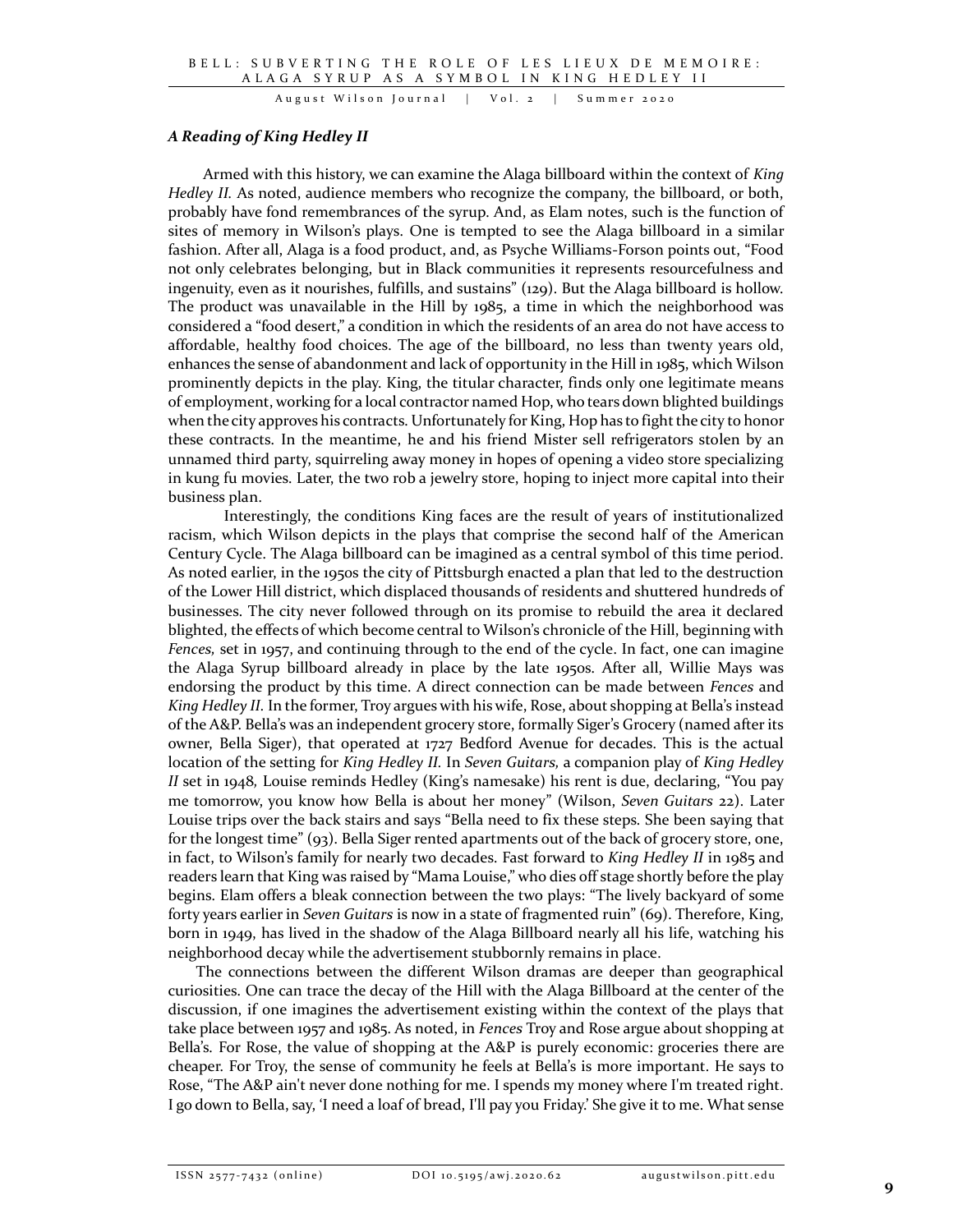$Vol. 2$  | Summer 2020

that make when I got money to go and spend it somewhere else and ignore the person who done right by me? That ain't in the Bible" (Wilson, Fences 14). Here readers gauge one of Troy's more admirable qualities: His devotion to his community, illustrated by his spending habits. One might even argue that Troy mirrors a certain familial spirit Alaga promotes in its advertisements, which he could have noticed when shopping at Bella's. In Two Trains Running, however, set a little more than a decade later, this spirit appears ineffective because the effects of urban renewal have crippled the Hill District. This play is set in Memphis Lee's diner. Memphis announces that the city plans to forcibly purchase his building and intends to demolish it. He laments the state of the Hill in 1969: "Ain't nothing gonna be left around here. Supermarket gone. Two drugstores. The five and ten. Doctor done moved out. Dentist done moved out. Shoe store gone. Ain't nothing gonna be left but these niggers killing one another. That don't never go out of style" (Wilson, Two Trains Running 14). Of course, the Alaga Billboard, most certainly in place by this time, persists even if the product will soon be off the shelves in the Hill. This perspective is only worsened in the next play in the American Century Cycle, Jitney, set in 1977. Part of the plot is concerned with a group of drivers who operate a marginally illegal taxi service. Jitney drivers are vital for Hill District residence, as licensed cab companies will not serve the neighborhood. Like Memphis in Two Trains Running, Becker is told that the city plans to demolish the building, threatening the livelihood of the drivers. In the second act of the play, the drivers discuss the pending demolition, and Wilson offers his most scathing commentary on the effects of urban renewal on the Hill in the following exchange between the drivers:

- BECKER: All right . . . You all know why we're here. You all know what's happening. The city's fixing to board up the place come the first of the month. They gonna tear it down. They gonna tear the whole block down.
- YOUNGBLOOD: They gonna tear the whole neighborhood down.
- DOUB: They supposed to build some houses. That's what they need to do.
- TURNBO: They supposed to build a new hospital down there on Logan Street. They been talking about that for the longest while. They supposed to build another part to the Irene Kaufmann Settlement House to replace the part they tore down. They supposed to build some houses down on Dinwiddie.
- BECKER: Turnbo's right. They supposed to build some houses but you ain't gonna see that. You ain't gonna see nothing but the tear-down. That's all I ever seen. YOUNGBLOOD: That's all there is to see. (Wilson, Jitney 67)

The irony is apparent. As the neighborhood persistently declined, the Alaga billboard remained, while the attendant promises invoked in the company's advertising offer no relief in the face of these realities. Rather than warmth and remembrance, this lieu de mémoire serves as a reminder of false and broken promises that defined the Hill District in the second half of the twentieth.

Returning to King Hedley II, the billboard can be seen as something of an anathema. As noted earlier in this essay, King Hedley II is Wilson's bleakest drama. Even the two plays that precede it, Two Trains Running and Jitney, end in harmony, despite their depictions of a steadily declining neighborhood. King Hedley II begins on a dark note and ends in despair. Decades of institutionalized racism that led to the aforementioned lack of job opportunities collide with a myriad of social ills. In the first act, Hedley mentions a child, Little Buddy Will, was killed in a drive-by shooting and that another Black family's house was burned when they attempted to move to the white neighborhood of Shadyside. Tonya, King's wife, offers a devastating contemporary critique of young Black families in the Hill, telling King she is pregnant but plans to have an abortion because she doesn't want her newborn to be older than the child her seventeen-year-old daughter Natasha carries. Anguished about being a grandmother at thirty-five and also, Tonya laments the lack of father figures in most children's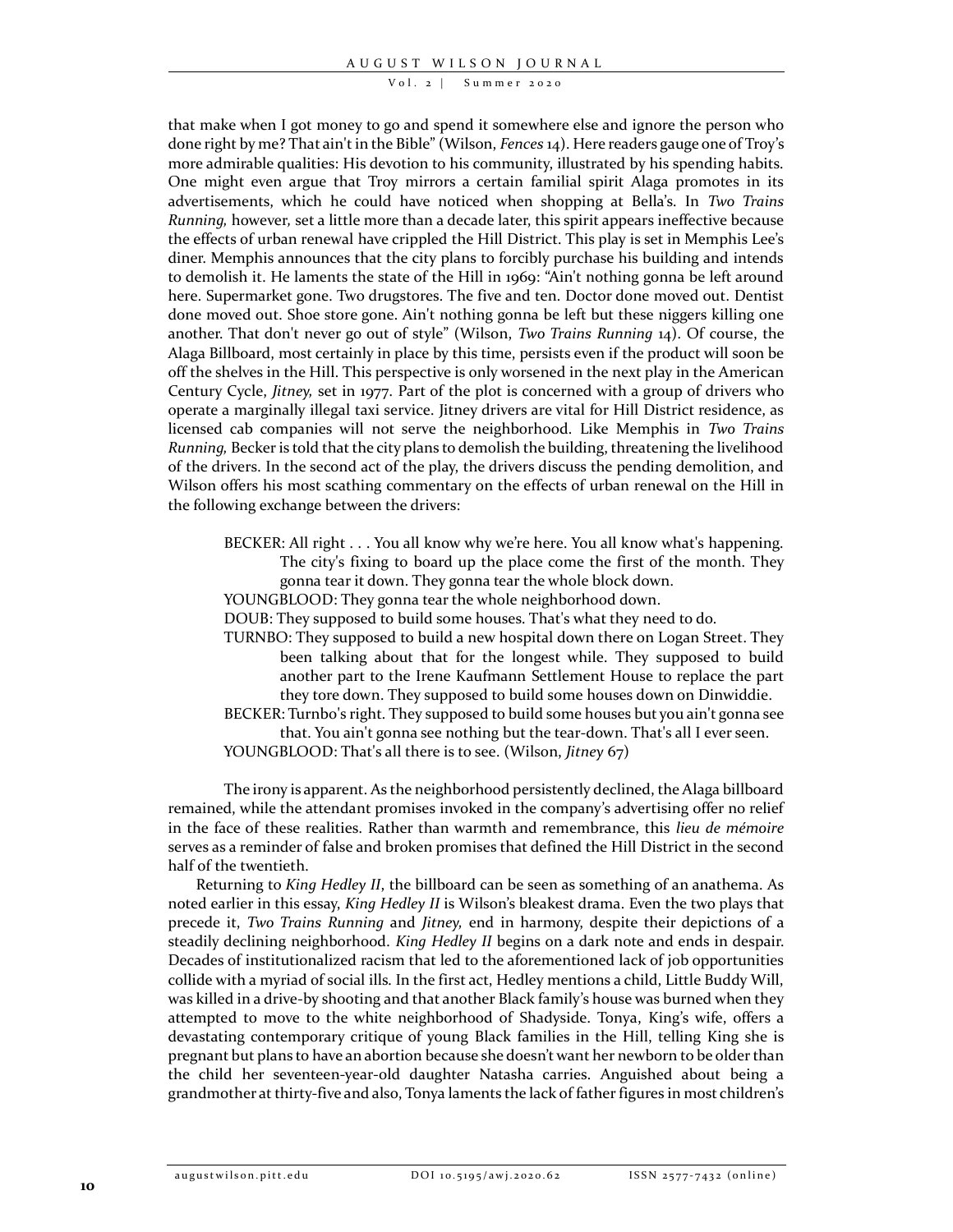lives, asserting that Natasha's "daddy in jail. Her step-daddy going to jail. She seventeen and got a baby, she don't even know who the father is" (Wilson, King Hedley II 37). In Act Two Stool Pigeon enters after having been attacked and robbed by a gang of Black youths who steal a mere sixty-three dollars and burn his newspapers. The most devastating event in the play occurs when Aunt Ester dies, signaling that the foundation of the community itself appears to have collapsed. At the end of the play, Ruby accidentally shoots her son. And while the infanticide symbolizes a sacrifice that promises Aunt Ester's resurrection, the immediate horror outweighs the hope. All the while, the Alaga Billboard looms over the stage, an increasingly troublesome sign. The company that worked so consciously to brand itself as the kind of product that offers families "warmth and tradition," to use Pierre Nora's claim of what sites of memory can be, is a negative symbol of a company whose presence on the Hill is perhaps better left to the amber of history (7). Again, because Alaga Syrup cannot be located within the contemporary setting of King Hedley II, the billboard's presence is ironic. What we have is a white owned company which earned a fair amount of profit from the Black community for approximately half a century that eventually took its business elsewhere but did not even take its billboard down before it left town.

## Conclusion

Some audience members who recognize the Alaga Syrup billboard when attending a production or those reading the script of King Hedley II are likely to recognize Alaga Syrup as a lieu de mémoire in the traditional sense, a symbol that evokes a kind of happy reminiscence for those who can identify it. This is certainly the function of sites of memory in some of August Wilson's plays, such as when characters perform the Jump Back dance in Seven Guitars, or when Troy, his son Cory, and his daughter Raynell sing a blues song passed down from generation to generation. However, the Alaga billboard fails to evoke such sentiment. Examining the history of Alaga Syrup's advertising confirms that the company manipulated a sense of nostalgia throughout its history, regardless of its audience. After all, the syrup was marketed to white communities before the company almost exclusively targeted Black ones. Wilson ultimately shows a certain indifference the company had in regard to its marketing practices, as it left the billboard in place, even after the product itself could no longer be found within the Hill District by 1985, the year *King Hedley II* is set. This indifference complements the attitude of the most powerful individuals who run the city of Pittsburgh itself, the very people who enacted the urban renewal plan that led to the systematic destruction of the Hill District in the second half of the twentieth century, wherein hundreds of businesses were destroyed and thousands of citizens were displaced, while virtually nothing was built to replace that which was demolished. One can imagine the Alaga Billboard stubbornly looming over Bedford Avenue for nearly the entirety of the second half of the twentieth century, as so much decays around it. One is left with the impression that syrup will not mend the ills of the community, however nostalgic the feeling. Such is how August Wilson subverts the role of a lieu de mémoire in King Hedley II.

# Works Cited

"Alaga Syrup. About Whitfield Foods and Alaga Brand Products." https://www.alagasyrup.com/about\_us. Accessed 22 Feb 2020.

"Alaga Syrup is a Tissue Builder." Pensacola Journal, 15 Dec. 1908, p.5. Newspapers.com, https://www.newspapers.com/image/80943832.

Bigsby, Christopher. "An Interview with August Wilson." The Cambridge Companion to August Wilson. Edited by Christopher Bigsby, Cambridge UP, 2007, pp. 202 – 213.

ISSN 2577-7432 (online) DOI 10.5195/awj.2020.62 augustwilson.pitt.edu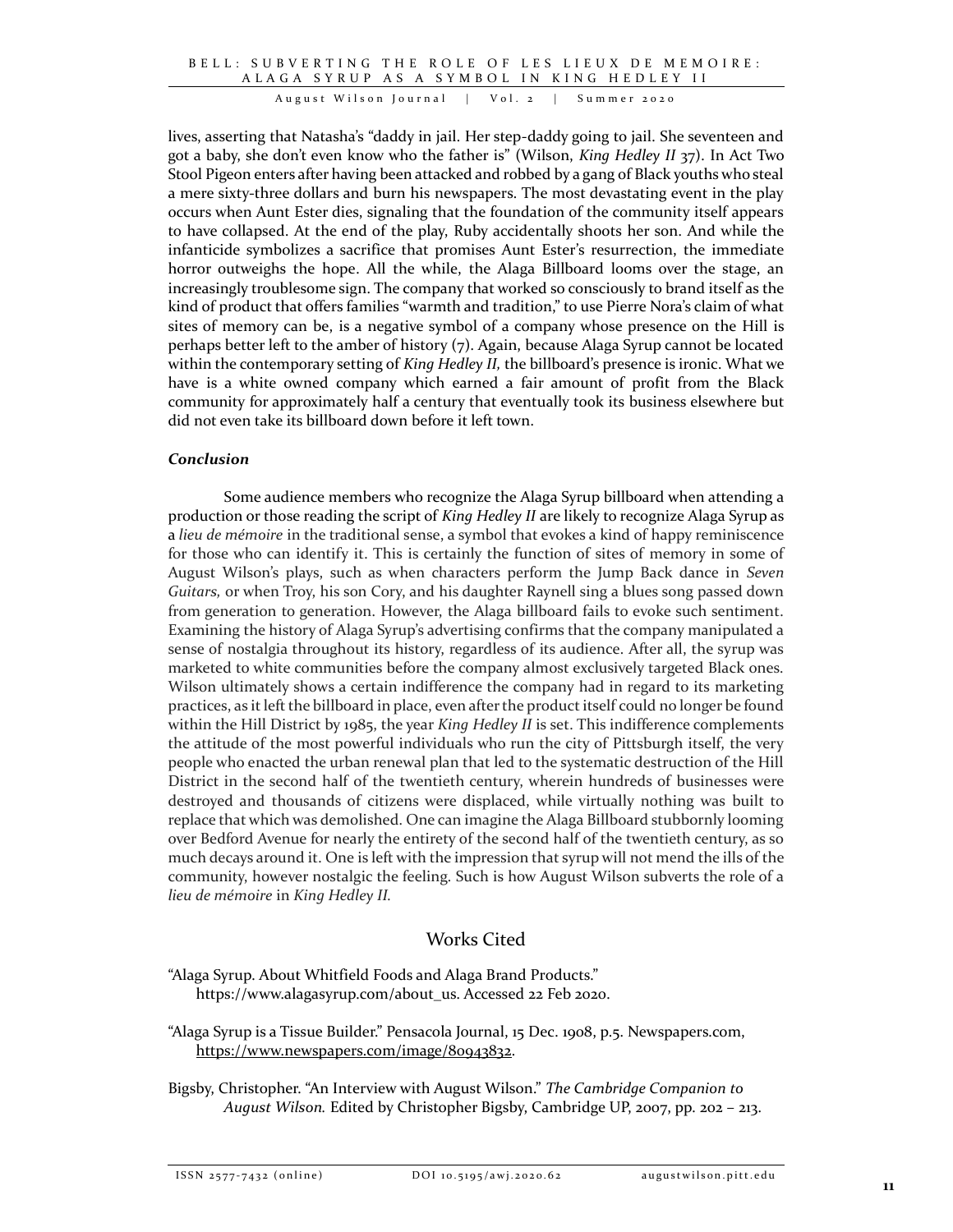$Vol. 2$  | Summer 2020

- Gillespie, Carmen. "Wintergreen and Alaga Syrup: A Writer's Reflections on Memory, Writing, and Place." Shaping Memories: Reflections of African American Women Writers, Edited by Joanne Veal Gabbin, U of Mississippi P, 2009, pp. 7-13.
- "Good Every Drop." The Pittsburgh Courier 14 Apr. 1928, p. 9. Newspapers.com. https://www.newspapers.com/image/40008512.
- ---. The Pittsburgh Courier 23 Aug. 1930, p. 7. Newspapers.com. https://www.newspapers.com/image/40068568.
- Elam, Harry. The Past as Present in the Drama of August Wilson. U of Michigan P, 2004.
- "from Georgia Cane comes Alaga Syrup." The Pittsburgh Courier 21 March 1931, p. 7. Newspapers.com. https://www.newspapers.com/image/40035520.
- Herrington, Joan. "King Hedley II: In the Midst of all this Death." The Cambridge Companion to August Wilson, Edited by Christopher Bigsby, Cambridge UP, 2007, pp. 169 – 182.
- "It's the South's finest syrup sweet and delicious. The Pittsburgh Courier. 12 April 1924, p. 2. Newpapers.com. https://www.newspapers.com/image/80943832.

Lamb, Yanick Rice. "Happy Anniversary! A Year Old; A Million Strong." St. Louis Post-Dispatch 2 Feb. 1997, p. 471. Morrison, Toni. The Bluest Eye. Vintage, 1970.

- Nora, Pierre. "Between Memory and History: Les Lieux de Mémoire." Representations, Spring 1989, pp. 7-24.
- "The Old Way is the Best Way." Pensacola Journal 19 Dec. 1908, p. 3. Newspapers.com. https://www.newspapers.com/image/80943832.
- Shannon, Sandra. "Turn Your Lamp Down Low! Aunt Ester Dies in King Hedley II. August Wilson: Completing the Twentieth Century Cycle, edited by Alan Nadel, University of Iowa P, 2010, pp. 123 – 133.
- "The Sign Language of Childhood which Means Alaga Syrup Breakfast Enjoyment." Pensacola Journal 3 Apr. 1909, p. 3. Newspapers.com. https://www.newspapers.com/image/80796260.
- Williams-Forson, Psyche. "'He gonna give me my ham': The Use of Food as a Symbol for Social Justice." August Wilson's Pittsburgh Cycle: Critical Perspectives on the Plays. Edited by Sandra Shannon, McFarland, 2016, 128-141.
- "Willie Mays Says: 'Say hey! Love that Alaga real ribbon Cane flavor." http://bp2.blogger.com/\_thlFYTjJbmQ/RioG6ewidHI/AAAAAAAAATg/sonrFoxFU EM/s1280-h/williesyr.JPG.

Wilson, August. Fences. Theatre Communications Group, 2007.

---. Jitney. Theatre Communications Group, 2007.